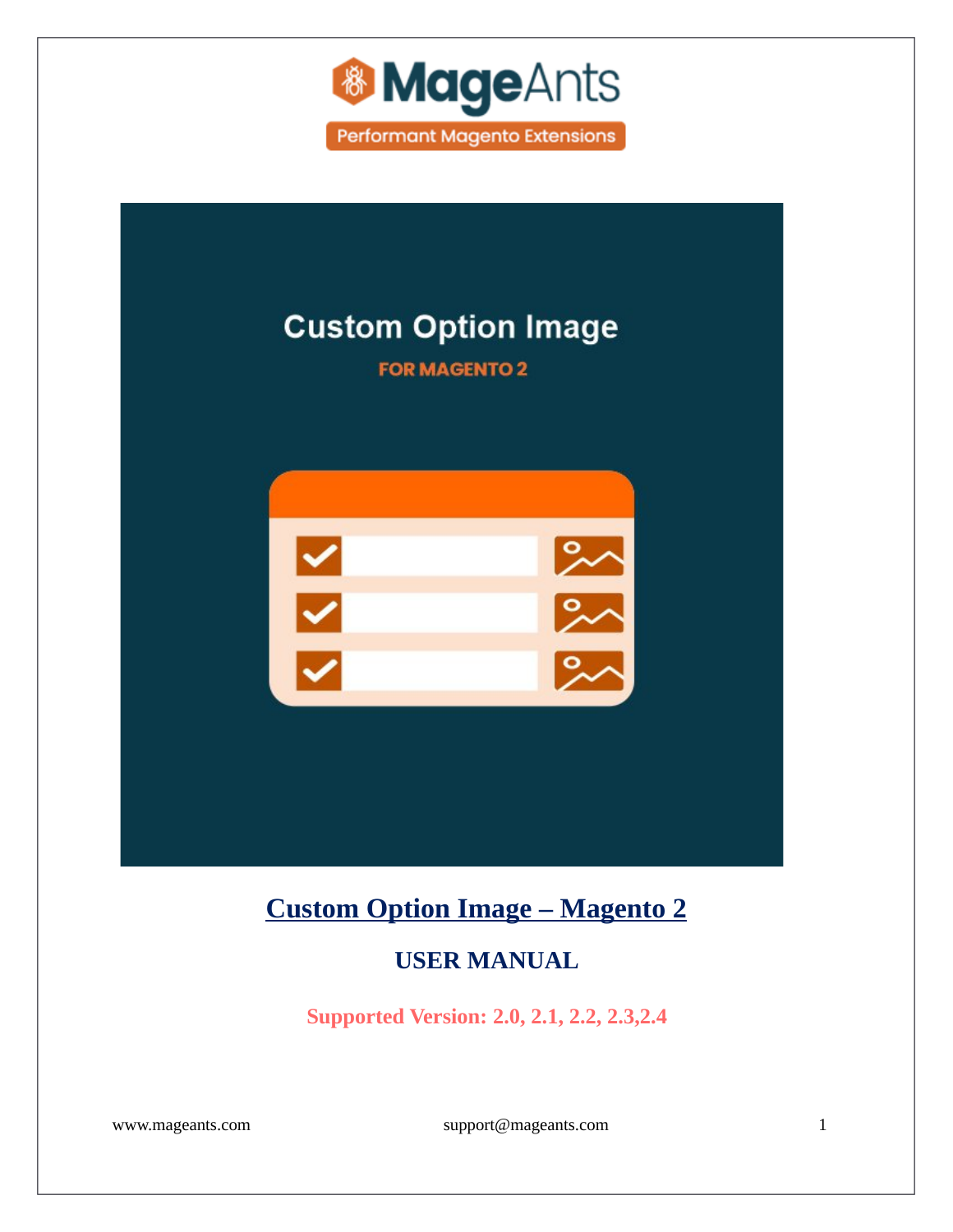

## **Table Of Content**

www.mageants.com

support@mageants.com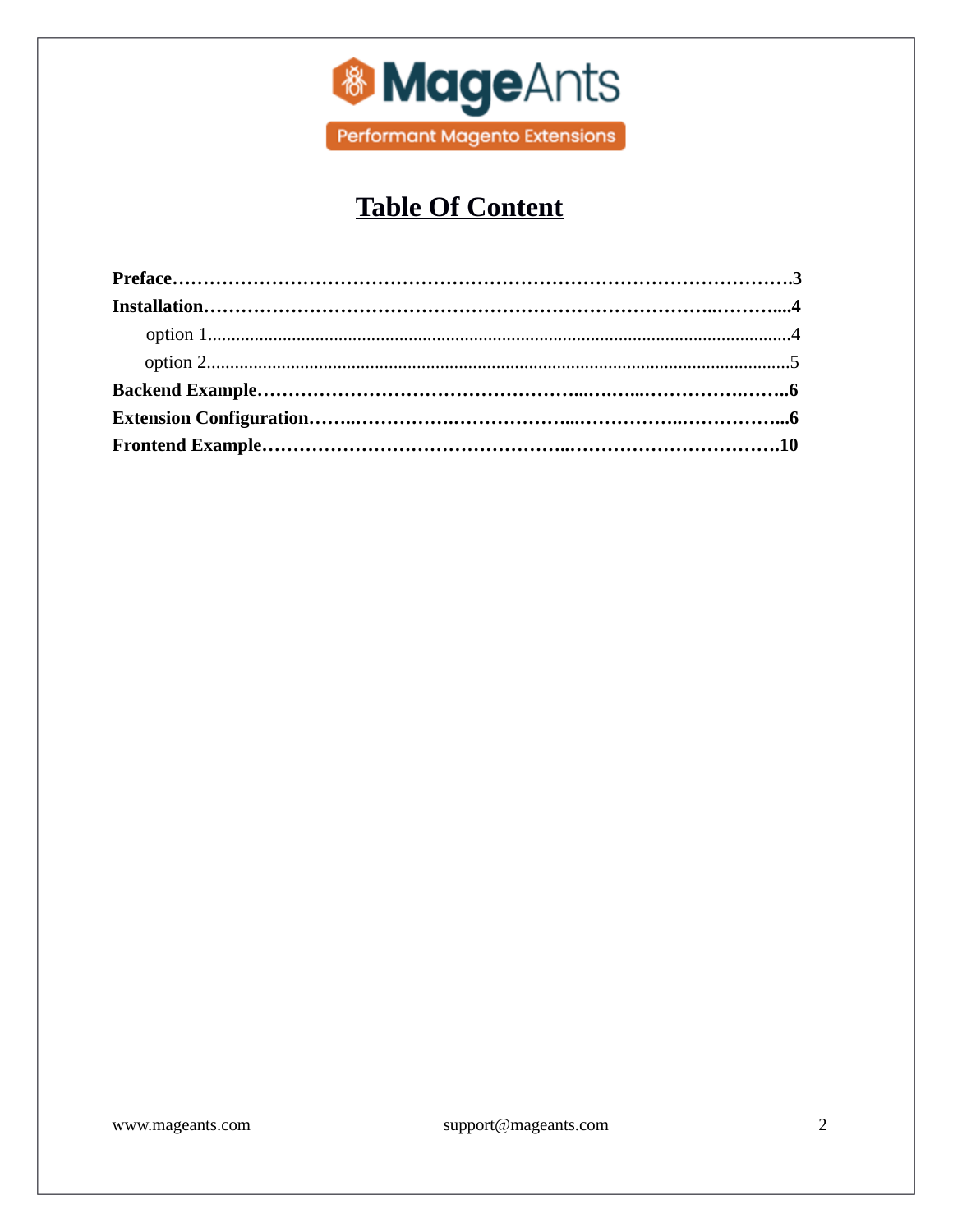

## <span id="page-2-0"></span>**Preface**

Custom Option Image for Magento 2 extension allows admins to add images/colors to custom options of products. It supports uploading unlimited images and assigning to custom options of different types, such as drop-down, multiple select, checkbox, radio button.

Add image to Custom Options

– Easily assign, edit and remove particular image for different custom options of select type.

– Admin can set different height and width of the image to be displayed for options of different input types.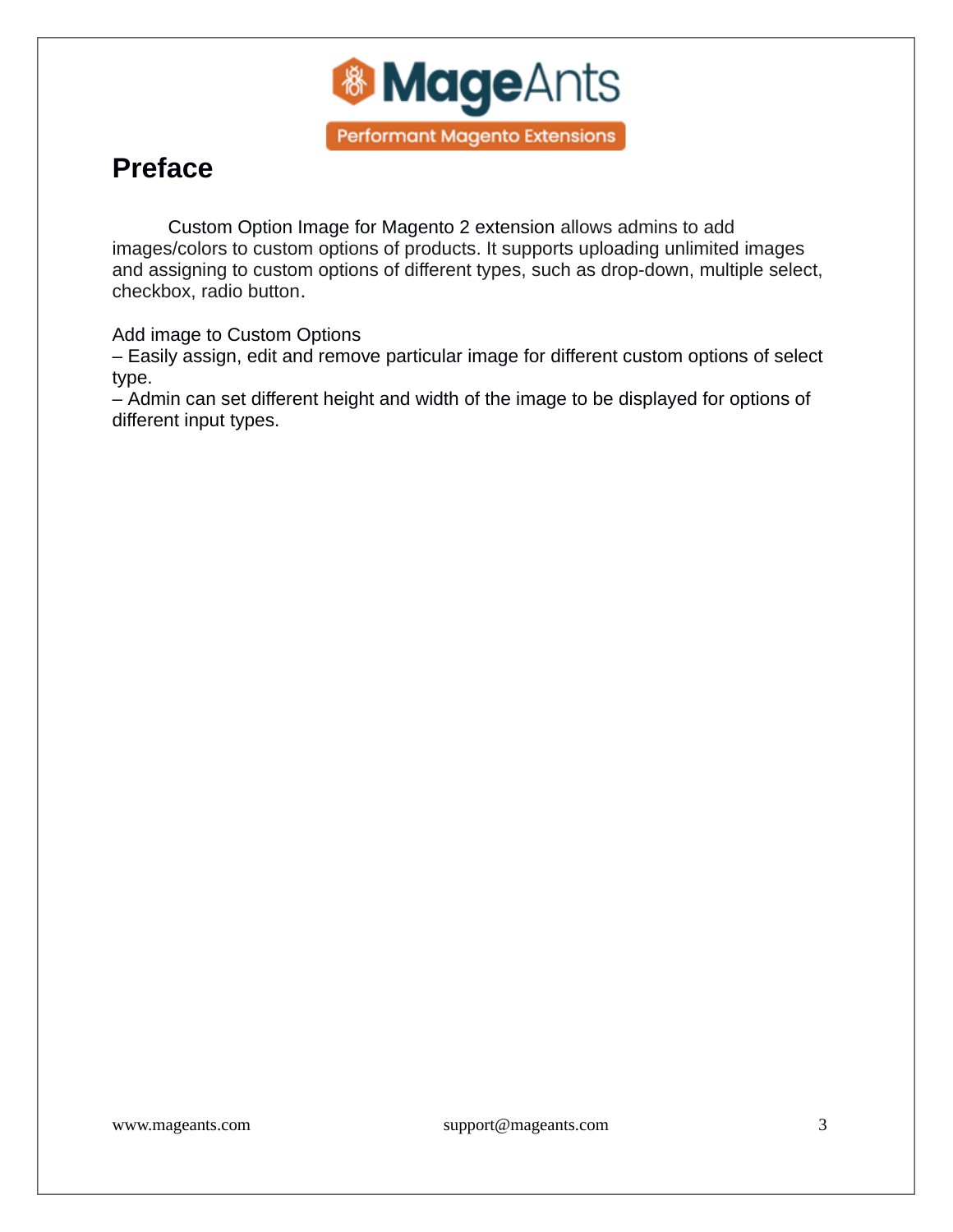

## <span id="page-3-0"></span>**Installation**

There are two ways of installing extension in magento2.

- Using COMMAND LINE.
- Manually Install extension.

**Option 1: Magento 2 install extension using COMMAND LINE**  (Recommended)

Follow below steps to install extension from the command line.

**Step 1:** Download the extension and unzip it.

- **Step 2:** Upload it to code directory in your magento installation's app directory If code Directory does not exists then create.
- **Step 3:** Disable the cache under System -> Cache Management.
- **Step 4:** Enter the following at the command line: Php bin/magento setup:upgrade Php bin/magento setup:static-content:deploy
- **Step 5:** Once you complete above steps log out and log in back to the admin panel and switch to Menu **STORES** → Configuration → Mageants → Custom option image, the module will be displayed in the admin panel.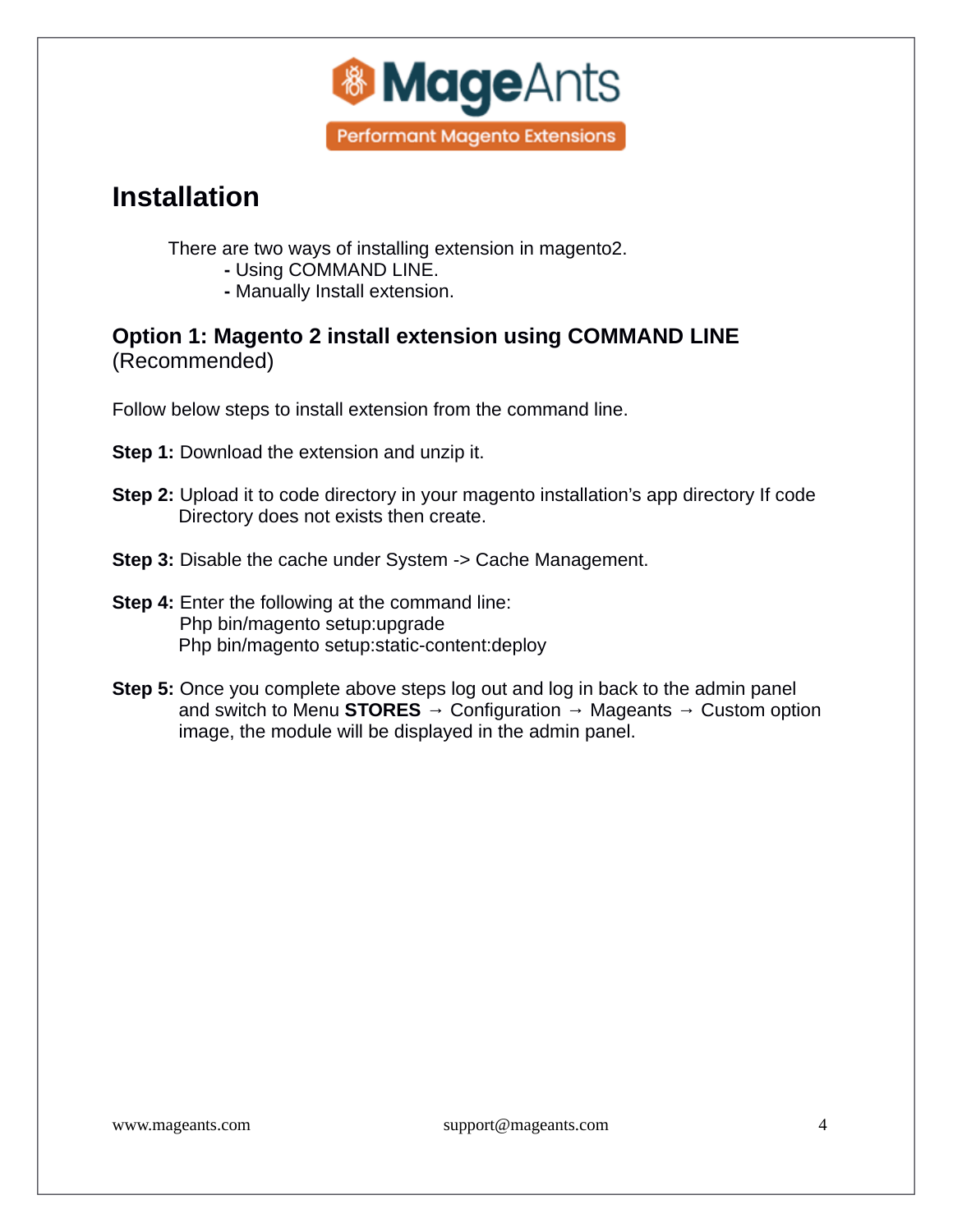

### <span id="page-4-0"></span>**Option 2: Magento 2 install extension manually**

**Step 1:** Download the extension and unzip it.

- **Step 2:** Upload it to code directory in your magento installation's app directory If code Directory does not exists then create.
- **Step 3:** Disable the cache under System -> Cache Management Edit app/etc/config.php file and add one line code: 'Mageants\_Customoptionimage' => 1
- **Step 4:** Disable the cache under System -> Cache Management
- **Step 5:** Once you complete above steps log out and log in back to the admin panel and switch to Menu **STORES** → Configuration → Mageants → Custom Option Image, the module will be displayed in the admin panel.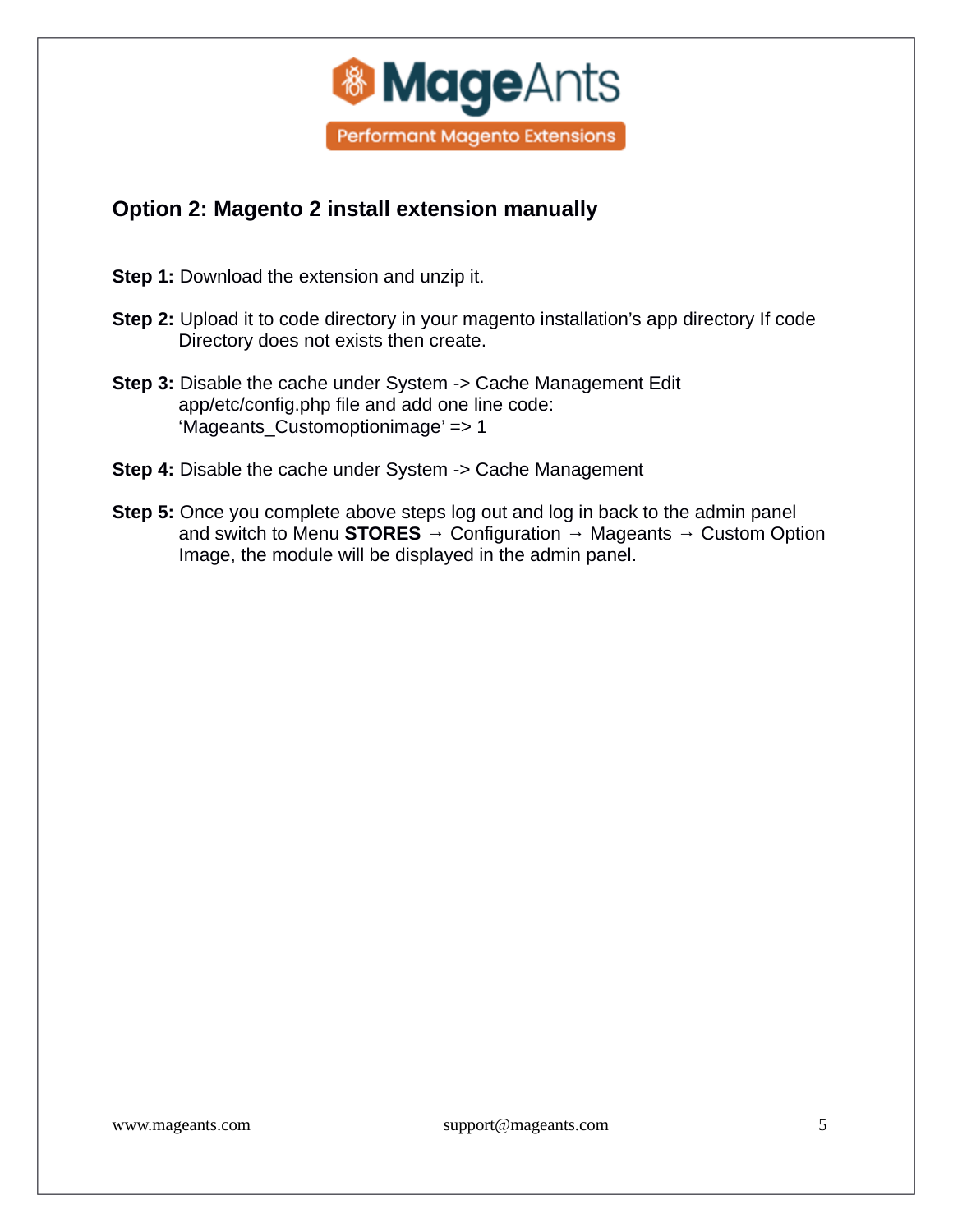

## <span id="page-5-0"></span>**Backend Example:**

After Installation of Extension login to magento admin panel to set configuration of the extension.

As per below screen shot you can set all the settings here.

### **Extension Configuration**

| Default Config ▼<br>Scope: | (?)                                           |                        |                                                |                          |                           | <b>Save Config</b> |                           |
|----------------------------|-----------------------------------------------|------------------------|------------------------------------------------|--------------------------|---------------------------|--------------------|---------------------------|
| <b>MAGEANTS</b>            | $\widehat{\phantom{a}}$                       | General                |                                                | If Yes, Module is Enable |                           |                    | $(\widehat{\phantom{a}})$ |
| Analytics                  |                                               |                        | Enabled<br>[global]                            | Yes                      | $\blacktriangledown$      | Use system value   |                           |
| <b>Custom Option Image</b> |                                               | <b>Frontend View</b>   |                                                |                          |                           |                    | $(\widehat{\phantom{a}})$ |
| <b>GENERAL</b>             | Select Dropdown option<br>image type view     |                        | Drop-down Option View<br>[global]              | Show image when selected | $\boldsymbol{\mathrm{v}}$ | Use system value   |                           |
| <b>CATALOG</b>             | Select Multi-select option<br>image type view |                        | Multiple Select Option View<br><b>[global]</b> | Show image when selected | $\blacktriangledown$      | Use system value   |                           |
| <b>SECURITY</b>            | Select Radio button option<br>image type view |                        | Radio Button Option View<br>[global]           | Show image when selected | $\blacktriangledown$      | Use system value   |                           |
| <b>CUSTOMERS</b>           | image type view                               | Select Checkbox option | Checkbox Option View<br>[global]               | Show image when selected | $\blacktriangledown$      | Use system value   |                           |
| <b>SALES</b>               | $\checkmark$                                  |                        |                                                |                          |                           |                    |                           |

Please, expand the General & Frontend View section:

**Enabled** — Set the option to **Yes** if you want to display custom options image on the product detail page.

**Drop-down Option View**: Choose the options for show the all image or dropdown option select after show image

[www.mageants.com](http://www.mageants.com/) [support@mageants.com](mailto:support@mageants.com) 6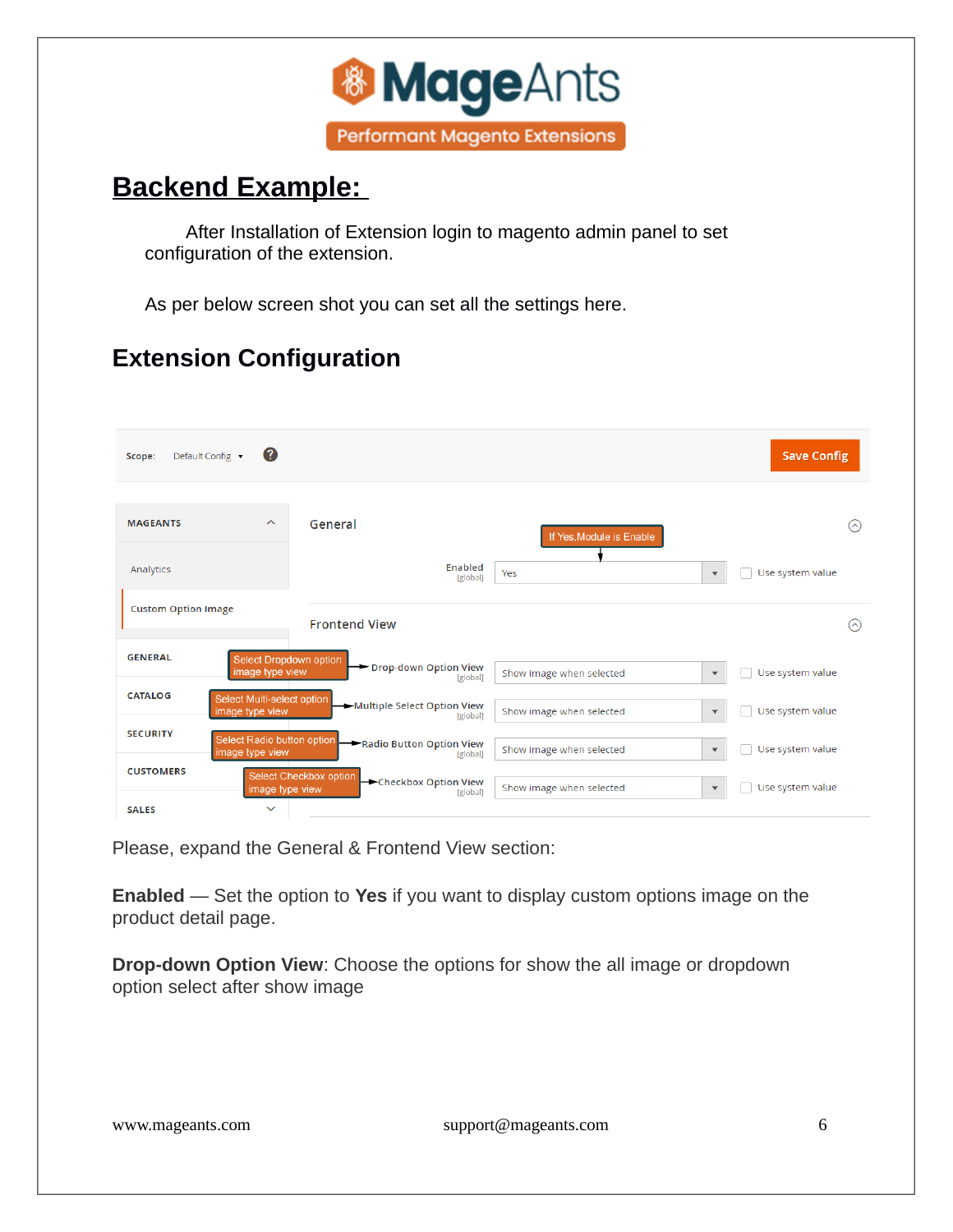

**Multiple Select Option View**— Choose the options for show the all image or multiple option select after show image.

**Show image when selected:** Image is only displayed when the custom option is selected.

**Show all images**: All images are displayed in each custom option. If a customer selects an option, its image will be highlighted.

### **Image Size Settings**

Admin can also set the height and width of the image to be displayed for all custom options having 'Display Mode' as Image.

| <b>Image Size Settings</b>                              | Custom options image size setting for frontend |                  | $(\widehat{\phantom{a}})$ |
|---------------------------------------------------------|------------------------------------------------|------------------|---------------------------|
| <b>Drop-down Option Image Height</b><br><b>[global]</b> | 60                                             | Use system value |                           |
| Drop-down Option Image Width<br>[global]                | 60                                             | Use system value |                           |
| <b>Radio Buttons Option Image Height</b><br>[global]    | 50                                             | Use system value |                           |
| <b>Radio Buttons Option Image Width</b><br>[global]     | 50                                             | Use system value |                           |
| <b>Checkbox Option Image Height</b><br>[global]         | 50                                             | Use system value |                           |
| <b>Checkbox Option Image Width</b><br>[global]          | 50                                             | Use system value |                           |
| Multiple Select Option Image Height<br>[global]         | 40                                             | Use system value |                           |
| Multiple Select Option Image Width<br>[global]          | 40                                             | Use system value |                           |

Then, expand the **Image size settings** section:

**Drop-down Option Image Height** — set image height for drop-down option type.

[www.mageants.com](http://www.mageants.com/) [support@mageants.com](mailto:support@mageants.com) 7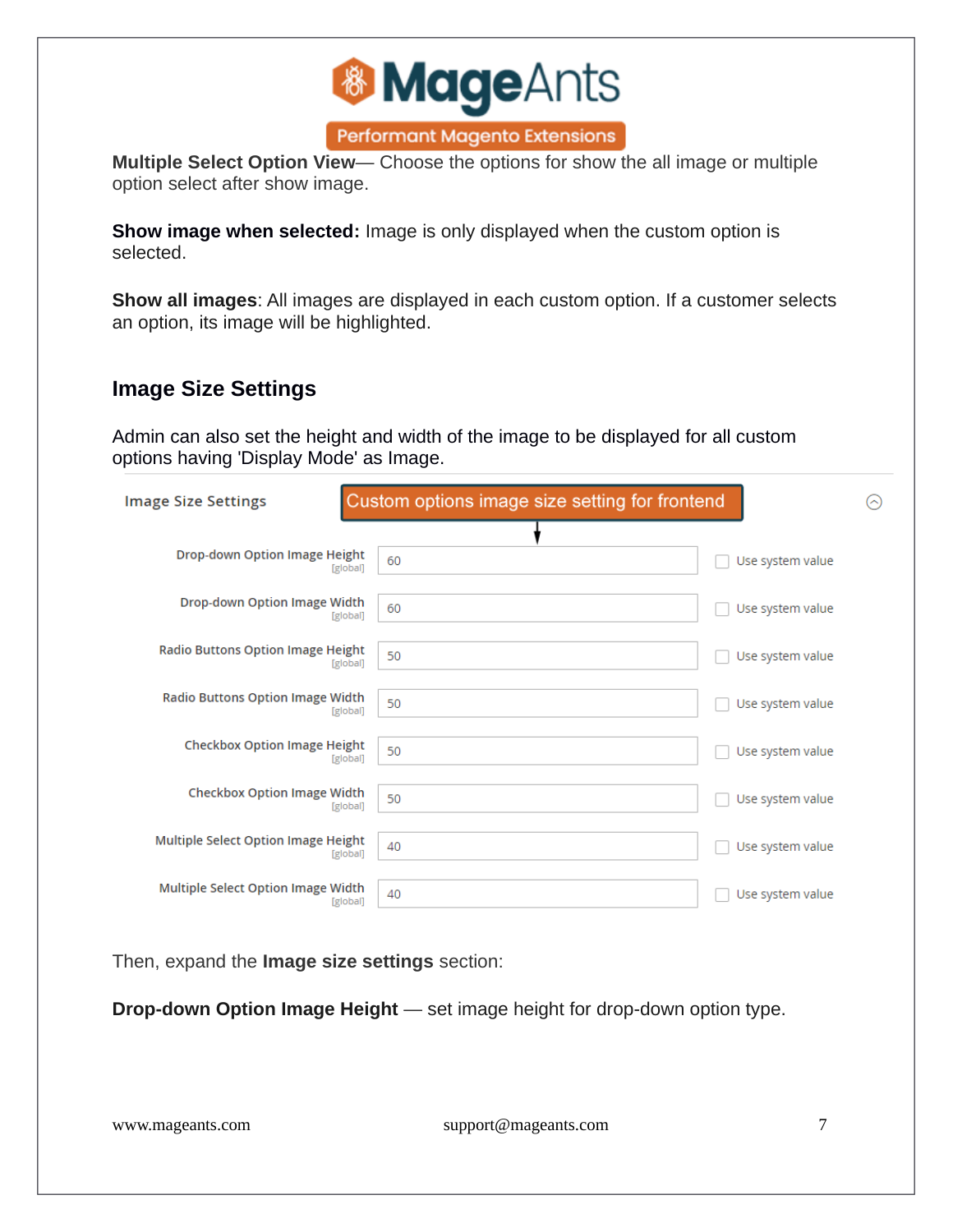

**Performant Magento Extensions** 

**Drop-down Option Image Width** — set image width for drop-down option type.

**Radio Buttons Option Image Height** — set image height for radio buttons option type.

**Radio Buttons Option Image Width** — set image width for radio buttons option type.

**Checkbox Option Image Height** — set image height for checkbox option type.

**Checkbox Option Image Width** — set image width for checkbox option type.

**Multiple Select Option Image Height** — set image height for multiple select option type.

**Multiple Select Option Image Width** — set image width for multiple select option type.

### **Upload Image for Custom Options**

Add option in Product Clicked Menu **CATALOG PRODUCT EDIT CUSTOMIZABLE OPTIONS.**

Create new options and list of All created options will be displayed in the grid. Click the **Add Value** button to create an options or select the one to edit it.

Now click the "Save" button to save the product**.**

Go to system<sup>[</sup>Cache Management and click to "flush cache".

| ÷<br>Colors<br>ଚ               |                            |                                    | Select option type drop-down, radio, checkbox, multiselect | ÷                              |
|--------------------------------|----------------------------|------------------------------------|------------------------------------------------------------|--------------------------------|
| Option Title $\star$<br>Colors | Option Type *<br>Drop-down |                                    | Required<br>$\checkmark$<br>$\blacktriangledown$           | Upload image                   |
| Title *                        | Price *                    | <b>Price Type</b>                  | <b>SKU</b>                                                 | Upload<br>Image                |
| H<br><b>Black</b>              | \$150.00                   | Fixed<br>$\mathbf{v}$              | blk                                                        | 土主                             |
| H<br>Blue                      | \$150.00                   | Fixed<br>$\boldsymbol{\mathrm{v}}$ | blu                                                        | 俊<br>土土                        |
| <b>Add Value</b>               |                            |                                    | show delete button                                         | You can hover mouse image area |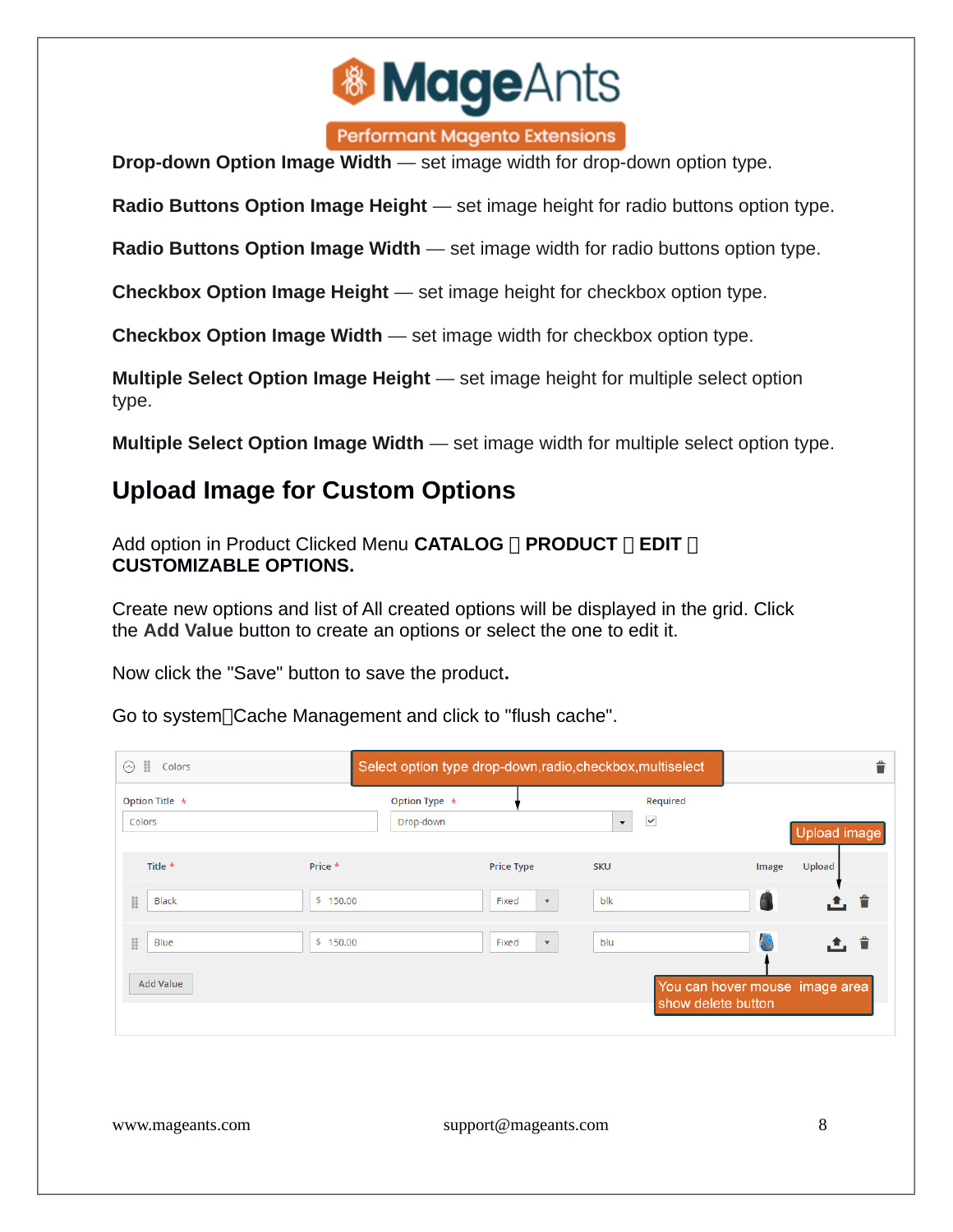

**Frontend Custom Option Image Type** — choose the appropriate option type for an options. It's possible to choose among various option types depending on your specific needs:

- **Dropdown**
- **Radio Buttons**
- Checkbox
- **Nulti-Select**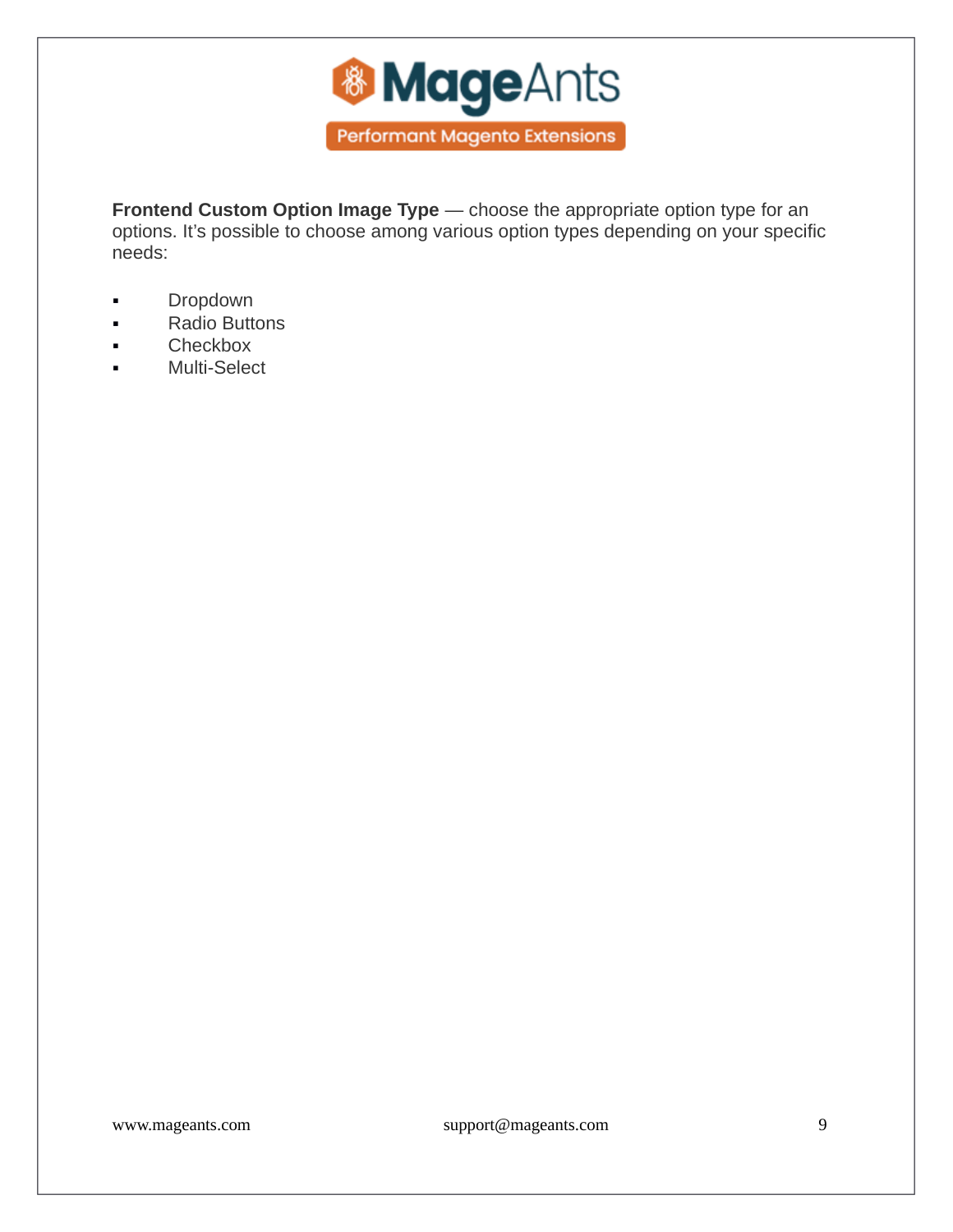

## <span id="page-9-0"></span>**Frontend Examples**

See the example of custom options image with different input types (Dropdowns, Radio buttons,Checkbox Multiple select).

#### **Dropdown Image Options**

Dropdown options view in frontend and show all options images.



#### Colors \*



Black +\$150.00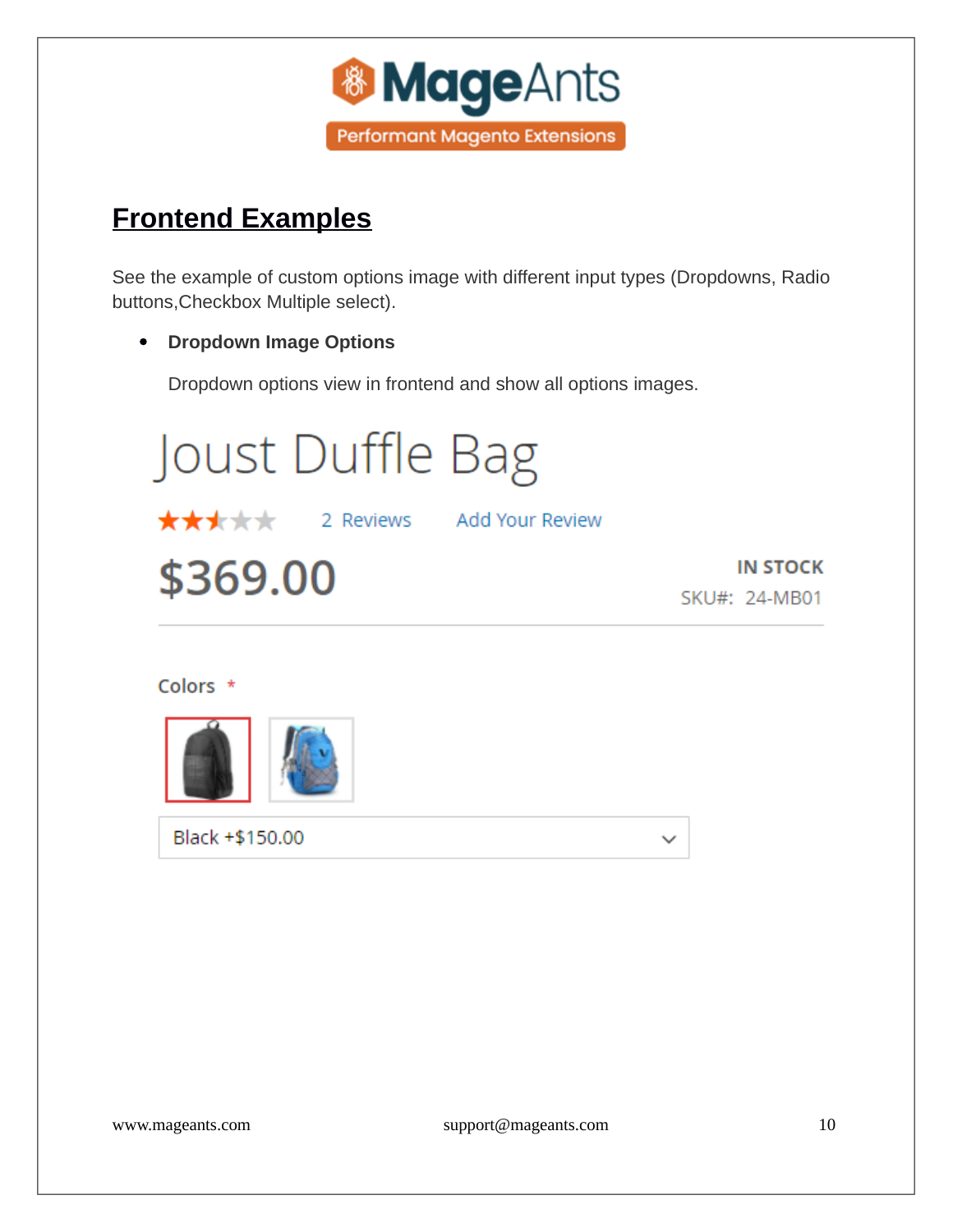

#### **Radio Button Image Options**

User can select at a time one radio button option.

Radio Button options view in frontend and show all options images.

### Side Stone Material \*



#### **Checkbox Image Options**

User can checked one or more checkbox options.

Checkbox options view in frontend and show all options images.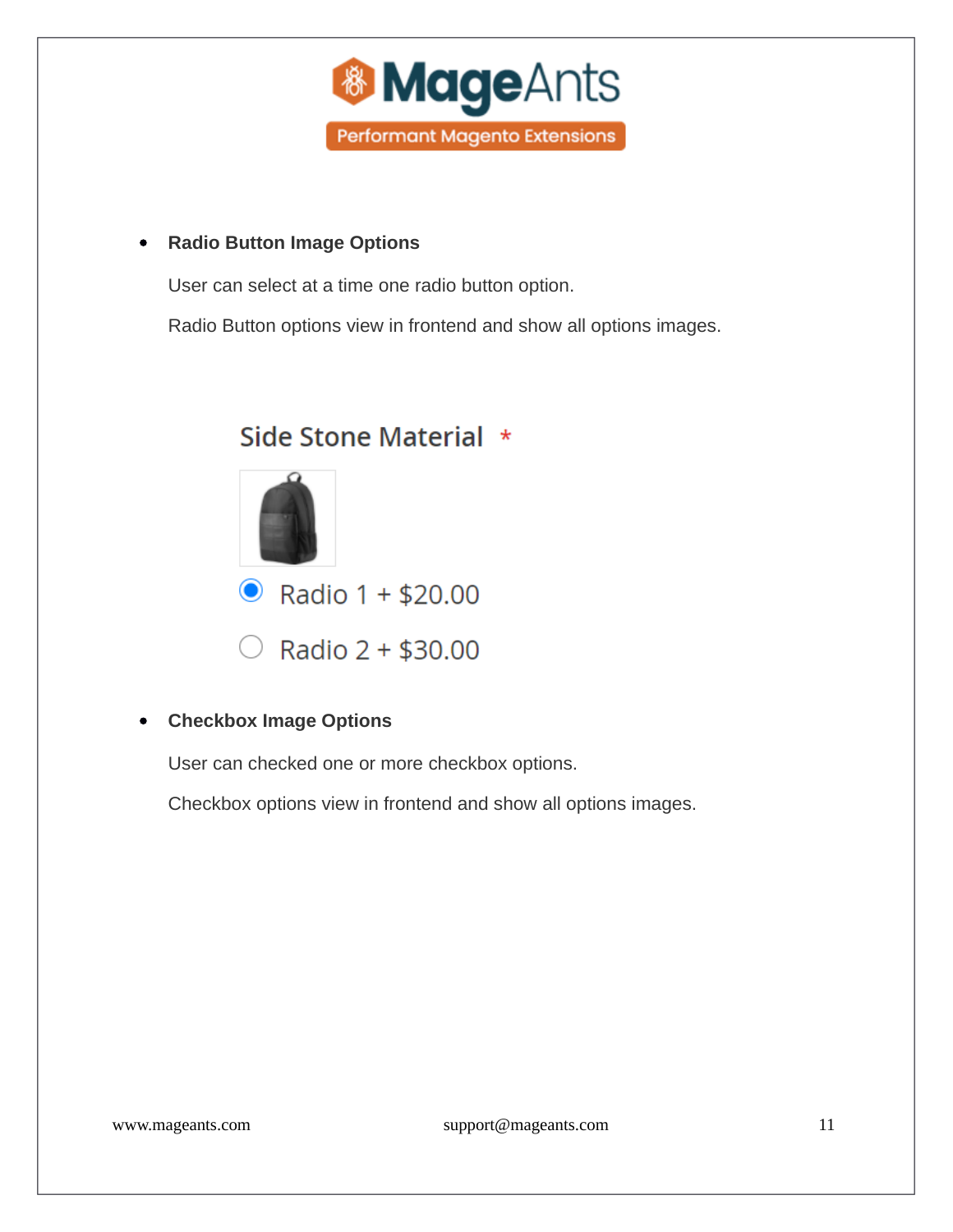



 $\blacktriangleright$  Checkbox-1 + \$25.00

 $\blacksquare$  Checkbox-2 + \$30.00

#### **Multiple Image Options**

User can select multiple option Multiple Select options view in frontend and show all options images.





Half cover +\$20.00 Full cover +\$40.00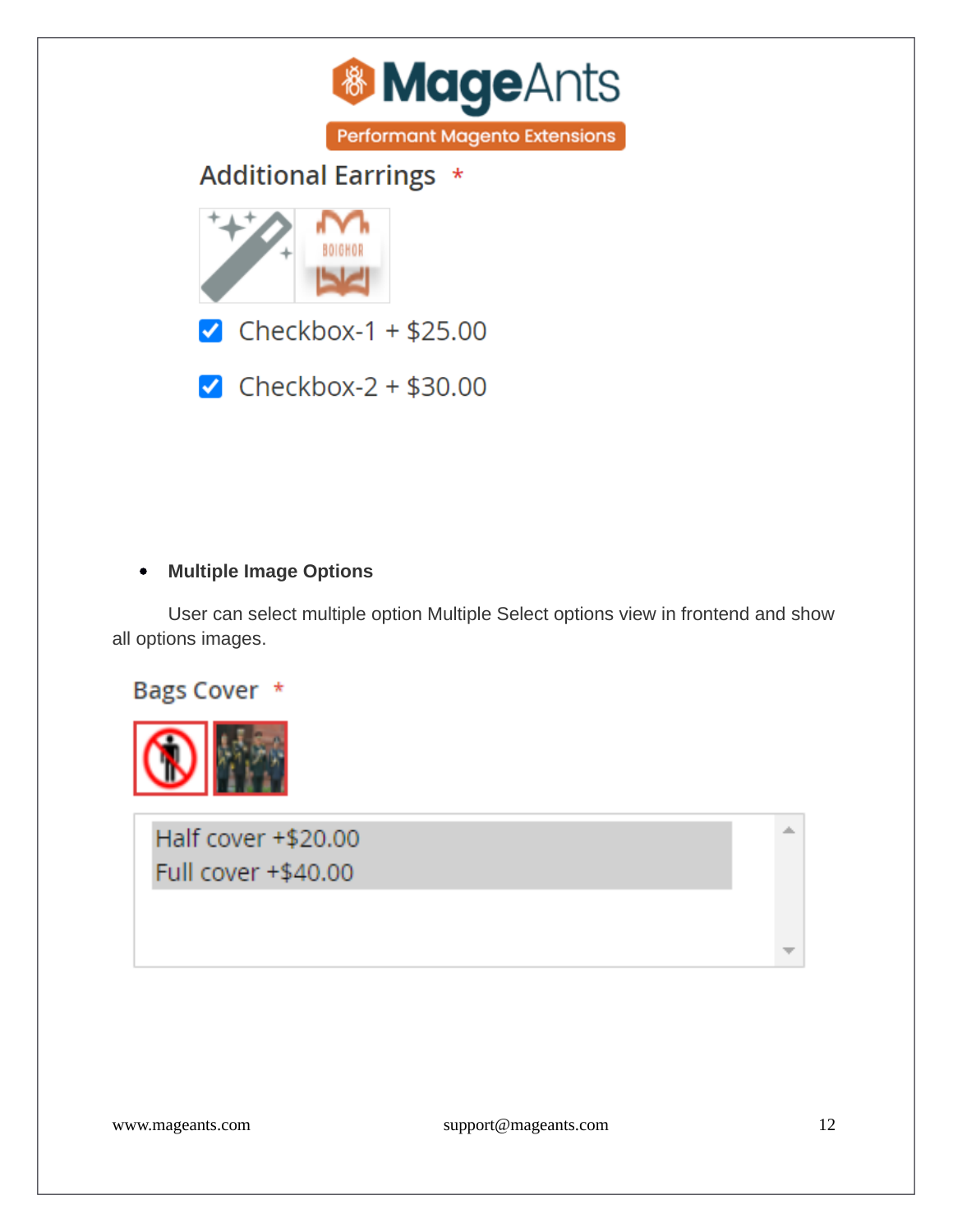

### **Order View Display Options**

Frontend order view display all options in item grid.

| <b>Items Ordered</b>                                                                                               |                                    |          |            |          |
|--------------------------------------------------------------------------------------------------------------------|------------------------------------|----------|------------|----------|
| <b>Product Name</b>                                                                                                | <b>SKU</b>                         | Price    | Qty        | Subtotal |
| Olivia 1/4 Zip Light Jacket<br><b>Size</b><br><b>XS</b><br>Color<br>Blue                                           | WJ12-XS-Blue                       | \$77.00  | Ordered: 1 | \$77.00  |
| Joust Duffle Bag<br><b>Colors</b><br><b>Black</b>                                                                  | 24-MB01-blk-mdm-1-ltr-hlf-full-cvr | \$369.00 | Ordered: 1 | \$369.00 |
| <b>Size</b><br>Mediam<br><b>Additional Water Bottal</b><br>1 Litter<br><b>Bags Cover</b><br>Half cover, Full cover | Display custom options name        |          |            |          |
|                                                                                                                    |                                    |          | Subtotal   | \$446.00 |